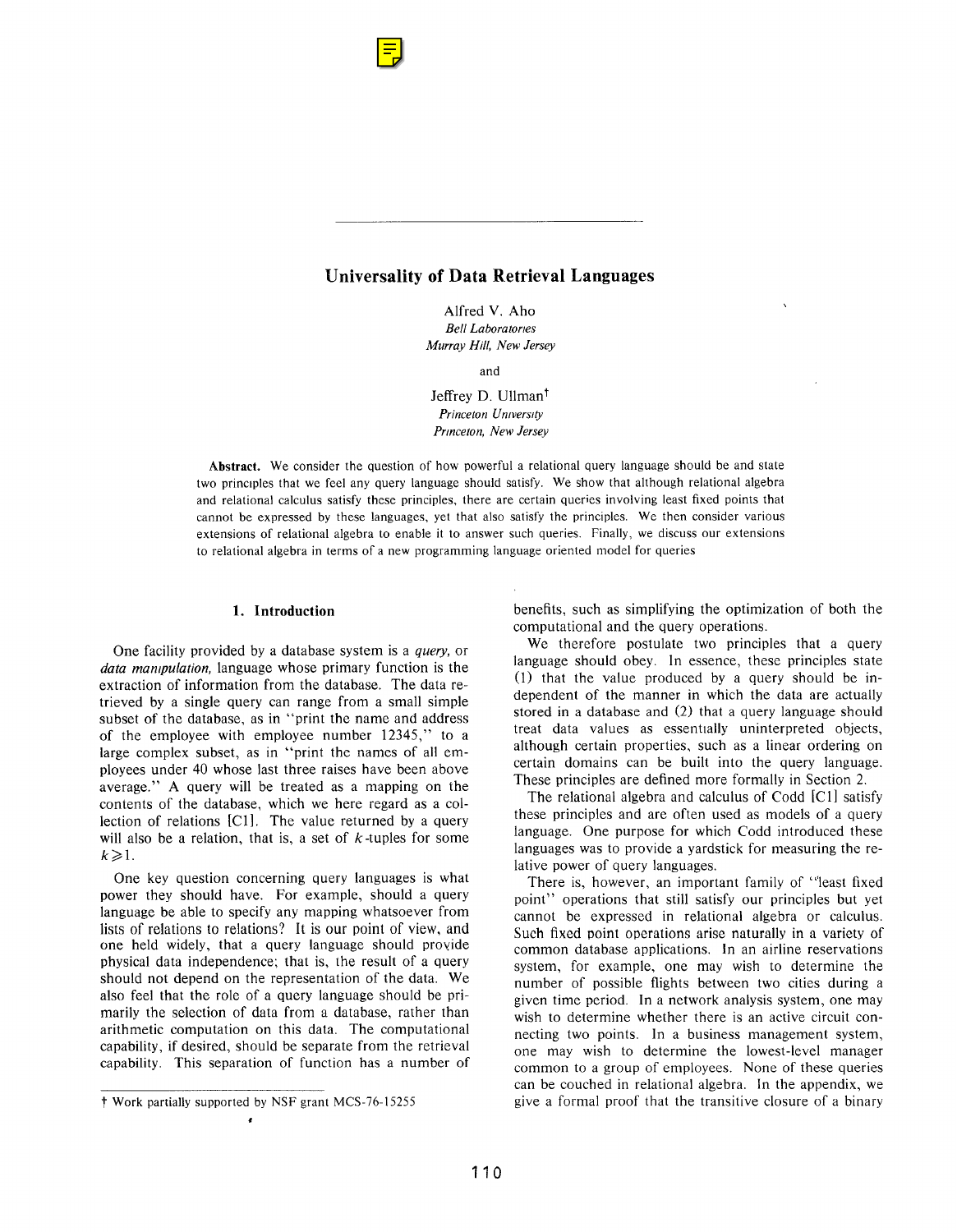relation, an elementary example of a least fixed point operation, cannot be expressed in relational calculus.

In Sections 4 and 5 we consider extensions to relational algebra to enable queries such as these to be expressed. In Section 6 we discuss various methods by which relational algebra expressions containing least fixed point operators can be efficiently implemented.

Finally, in Section 7 we examine the universality of our extensions in terms of a new, stylized programming language that is intended to serve as a model of computation for query languages. We show that the programming language is at least as powerful as relational algebra with a least fixed point operator. We also show that Codd's original formulation of relational algebra is equivalent to this language with a restrictive interpretation of the semantics of the for statement in this language.

#### 2. Two Principles for Data Retrieval Languages

The general consensus is that, at least for query languages based on the relational model, one does not wish to have general Turing machine (see [HU], e.g.) capabilities. In particular, one wants the query language to be sufficiently high level that it deals with relations as sets of tuples, meaning that the order in which the tuples are considered should not influence the result. In this sense, the Turing machine working on an input tape containing lists of tuples is too powerful a model. This is the basis of the first of our two principles regarding what properties a relational query language should have.

Principle 1. The result of a function on relations should depend only on the values of the relations as sets of tupies. The result should not depend on the order in which the tuples are stored.

Our formalization of the second principle is related to an idea used independently by Paredaens $[P]$  and Bancilhon [B] to characterize certain aspects of relational queries. Their idea is that queries should preserve symmetries that exist among the values that appear in argument relations. More formally, assume  $D$  is the domain from which all values for the components of relations are taken. Let  $\mu$ be a 1-1 mapping of  $D$  into itself. ( $D$  is presumably infinite.) Call  $\mu$  a *renaming*. If f is a function that takes n relations as arguments, we say f commutes with  $\mu$  if  $\mu(f(r_1, \ldots, r_n)) = f(\mu(r_1), \ldots, \mu(r_n))$ . Let us call f an *acceptable query* if  $f$  commutes with every renaming. In this sense, operations like the union or Cartesian product of relations are acceptable; so is the transitive closure of a binary relation.

There are, however, other queries we might well regard as acceptable that do not commute with arbitrary renamings. For example, "print the name of the employee with employee number 12345" does not commute with renamings that do not map 12345 to itself. Saying that the renaming should also apply to 12345 in the query skirts the issue that we are concerned with a class of abstract functions on relations, and such functions need not have a concrete representation where a specially treated constant like 12345 is explicitly named. Another problem comes up when we want to use a relationship like  $\lt$ , as in  $AGE$  < 40. We would not expect such a function to commute with those renamings that did not preserve the  $\leq$  order on  $D$ .

We thus extend the Bancilhon-<br> $\frac{\text{Paredaens}}{\text{concept}}$  in the following way. We postulate the existence of a collection of predicates  $P$  on the domain  $D$ . These could be any sort of predicates; for example, a unary predicate like " $x$ = 12345" or a binary predicate like " $x < y$ ." Intuitively, one might expect that a function  $f$  uses some finite subset of the available predicates in  $P$  to extract or select information from its argument relations. We would not, therefore, expect that  $f$  would commute with renamings that did not preserve the predicates.

We say  $\mu$  preserves predicate  $p(x_1, \ldots, x_n)$  if  $\mu(p(x_1, \ldots, x_n))$  is true if and only if  $p(\mu(x_1), \ldots, \mu(x_n))$  is true. For example, if p is " $x =$ 12345", then  $\mu$  preserves p if and only if it maps 12345 (and therefore no other value) to 12345.  $\mu$  preserves < if  $\mu(x) < \mu(y)$  if and only if  $x < y$ . We can now state our second principle formally.

*Principle 2.* A function  $f$  is allowable with respect to a set of predicates  $P$  on domain  $D$  if and only if there is a finite subset  $P_1 \subseteq P$  such that f commutes with every renaming that preserves the predicates in  $P_1$ .

In what follows, we shall always talk as though  $D$  were a set containing integers, reals, and character strings, with < defined in the obvious manner when applied to values of the same type. We shall also take the set of predicates  $P$  to be boolean combinations of statements of the form  $x \leq y$  and  $x = c$ , for some constant c in D. The ideas extend to other sets of predicates, although if we use too rich a set, such as " $x+y=z$ " and " $u \times v=w$ ," we can with a finite set of predicates  $P_1$  assure that only the identity mapping preserves  $P_1$ , thus making every f allowable.

We shall not take a position on the "correct" set of underlying predicates, but we shall take the two principles above as a definition of what properties a complete query language should have, relative to a given set of "built-in" predicates P.

Codd's relational algebra [Cl] is often used as a model of a query language, that is, as a minimal set of operations that every query language should have. We shall describe relational algebra in the next section, whereupon it will be obvious that all queries posable in relational algebra satisfy the two principles above, if the allowable predicates are taken to be  $x < y$  and  $x = c$  for all constants c.

#### 3. Relational Algebra

In this section we shall define a set of relational algebra expressions that is complete for relational calculus, which is the first order theory of relations and tuples with comparison operators  $=$  and  $<$  on components of tuples [C2]. The operands of an expression are either constant unary relations or variables representing relations. The operators of an expression are the following:

(1) Cartesian Product. If  $R$  and  $S$  are relations consisting of r-tuples and s-tuples, respectively, then  $R \times S$  is the set of  $(r+s)$ -tuples of which the first r components are an  $r$ -tuple in  $R$  and the last  $s$  components are an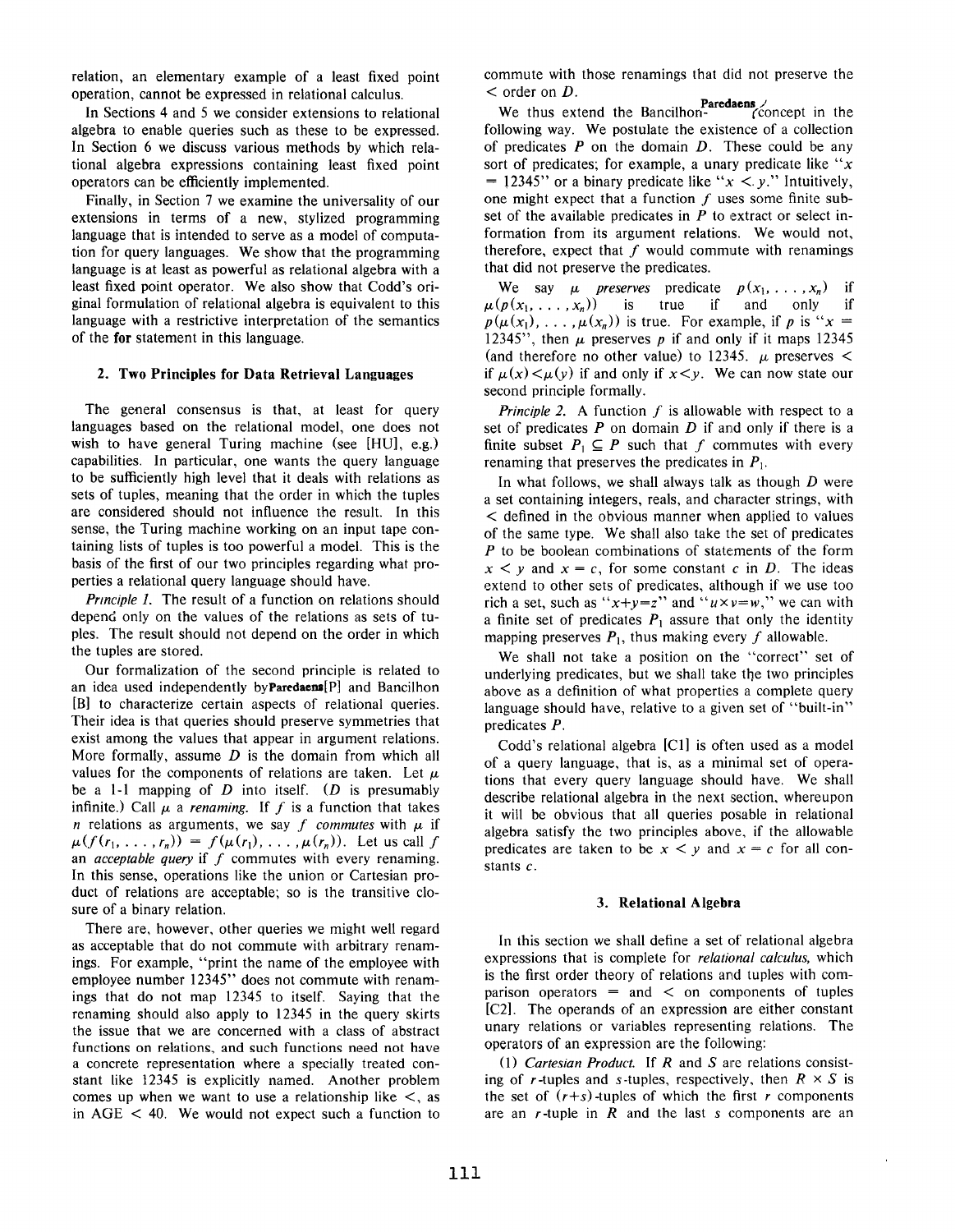s -tuple in S.

(2) Set Union. If  $R$  and  $S$  are relations whose tuples are of the same length, then  $R \cup S$  is the union of the tuples in  $R$  and  $S$ .

(3) Set Difference. If R and S are relations whose tuples are of the same length, then  $R - S$  is the set of tuples that are in  $R$  but not in  $S$ .

- (4) Selection. Let  $F$  be a predicate built from
	- (i) the logical operators: **and**  $(\wedge)$ , **or**  $(\vee)$ , **not**  $(\neg)$ ,
- (ii) the arithmetic relational operators:  $=, \le, >, \le, \ge, \ne,$  and
- (iii) operands of the form  $\hat{\mathbf{s}}$  istanding for the  $i^{\text{th}}$  component of a tuple.

Then  $\sigma_F (R) = \{t \mid \text{for some tuple } t \text{ in } R, F \text{ becomes } t \leq 1 \}$ true when  $\hat{\mathbf{s}}$  is replaced by the *i*<sup>th</sup> component of *t* }.

(5) Projection.  $\pi_{\$_{1},\$_{2},\dots,\$_{k}}(R) = \{ t' \mid \text{for some } t \text{ in } \}$ R, t' is the k-tuple whose  $j^{\text{th}}$  component is the  $j^{\text{th}}$  component of t). We assume  $i_1, i_2, \ldots, i_k$  have no repetitions (although this constraint is not essential), and the  $i$ ,'s are not assumed to be in any particular order.

All expressions in relational algebra produce relations as values, when given relations as arguments. Moreover, the value of an expression cannot involve a symbol in a tuple if that symbol was not part of some tuple of some argument relation. Therefore, if the operands in a relational expression are all finite relations, then the value of the expression is also a finite relation.

*Example* 1. Let  $R = \{012, 121, 001\}$ .<sup>†</sup> Then  $\sigma_{s_1 < s_2} (R) = \{012, 121\}$ , and  $\pi_{s_3, s_1} (R) = \{20, 11, 10\}$ .

As another example, we can define the composition of two binary (two-component) relations  $R$  and  $S$  by  $R \circ S = \pi_{S_1,S_4}(\sigma_{S_2=S_3} (R \times S))$ . This shorthand will be used subsequently. ❑

#### 4. The Least Fixed Point Operator

Consider an equation of the form

$$
R = f(R) \tag{1}
$$

where  $f(R)$  is a relational algebra expression with operand  $R$ , perhaps among other operands, such that the degree (i.e., the number of components in each tuple) of R and  $f(R)$  are the same. A least fixed point of equation (1), denoted LFP( $R = f(R)$ ), is a relation  $R^*$  such that

- (i)  $R^* = f(R^*)$  and
- (ii) If R is any relation such that  $R = f(R)$ , then  $R^* \subseteq R$ .

In general, there may not be any  $R^*$  satisfying (i) or any satisfying (ii). However, Tarski [T] assures us that a unique least fixed point exists if  $f$  is *monotone*, which in the context of the partial order  $\subseteq$  on relations means that

if 
$$
R_1 \subseteq R_2
$$
, then  $f(R_1) \subseteq f(R_2)$  (2)

or equivalently

$$
f(R_1 \cup R_2) \supseteq f(R_1) \cup f(R_2) \tag{3}
$$

There is a stronger condition called *additivity*, expressed by

$$
f(R_1 \cup R_2) = f(R_1) \cup f(R_2)
$$
 (4)

Obviously (4) implies (3), so every additive  $f$  is monotone.

If  $f$  is monotone, then by induction on  $i$  we can show that

$$
f^{r-1}(\varnothing) \subseteq f^r(\varnothing)
$$

where  $f'$  is  $f$  applied i times. If all argument relations are finite, then since no new component values are introduced by the relational algebra operators, we know that there is some finite relation of which each  $f'(\emptyset)$  is a subset. Therefore, there must be some  $n_0$  such that

$$
\varnothing \subsetneq f(\varnothing) \subsetneq f^2(\varnothing) \subsetneq \cdots \subsetneq f^{n_0}(\varnothing) = f^{n_0+1}(\varnothing) \quad (5)
$$

We shall use the term

$$
\lim_{n\to\infty}f^n(\varnothing)
$$

for  $f^{n_0}(\emptyset)$ .

It is easy to check that  $f^{n_0}(\emptyset)$  is a fixed point of R. An induction on *i* shows that  $f'(\emptyset)$  is contained in any fixed point of equation (1). Therefore  $\lim_{n\to\infty} f^{n}(\emptyset)$  is the least fixed point of (l).

Example 2. The transitive closure of a binary relation  $R_0$  is the least fixed point of

$$
R = R \circ R_0 \cup R_0
$$

If we let  $f(R) = R \circ R_0 \cup R_0$ , then

$$
f^{n}(\varnothing) = \bigcup_{i=1}^{n} R_{0} \circ R_{0} \circ \cdots \circ R_{0} \ \ (i \text{ times})
$$

as may be proved by an easy induction on  $n$ . Thus by (5), the least fixed point of  $R = f(R)$  is what we normally call the transitive closure, that is,

$$
\bigcup_{i=1}^{\infty} R_0 \circ R_0 \circ \cdots \circ R_0 \ \ (i \ \text{times})
$$

Example 3. Suppose we have a database representing airline flights, containing the relation

## FLIGHTS(SOURCE, DEST, D\_TIME, A\_TIME)

where SOURCE and DEST indicate the source and destination cities; D\_TIME and A\_TIME indicate the departure and arrival times. We might wish to compute a relation FLIGHTS\* with the same four components that includes FLIGHTS and, in addition, represents all finite sequences of flights such that in each sequence

- (i) the destination of each flight (except the last) is the source of the next, and
- (ii) the arrival time of each flight (except the last) occurs before the departure time of the next.

We could express this relation as the least fixed point of the equation

 $FLIGHTS* = FLIGHTS \cup$ 

$$
\pi_{\$1,\$6,\$3,\$8}(\sigma_{\$2=\$5 \text{ and } \$4<\$7}(\text{FLIGHTS} \times \text{FLIGHTS}^*))
$$
 (6)

 $\dagger$  Throughout, we shall indicate a tuple such as  $(0,1,2)$  by the sequence 012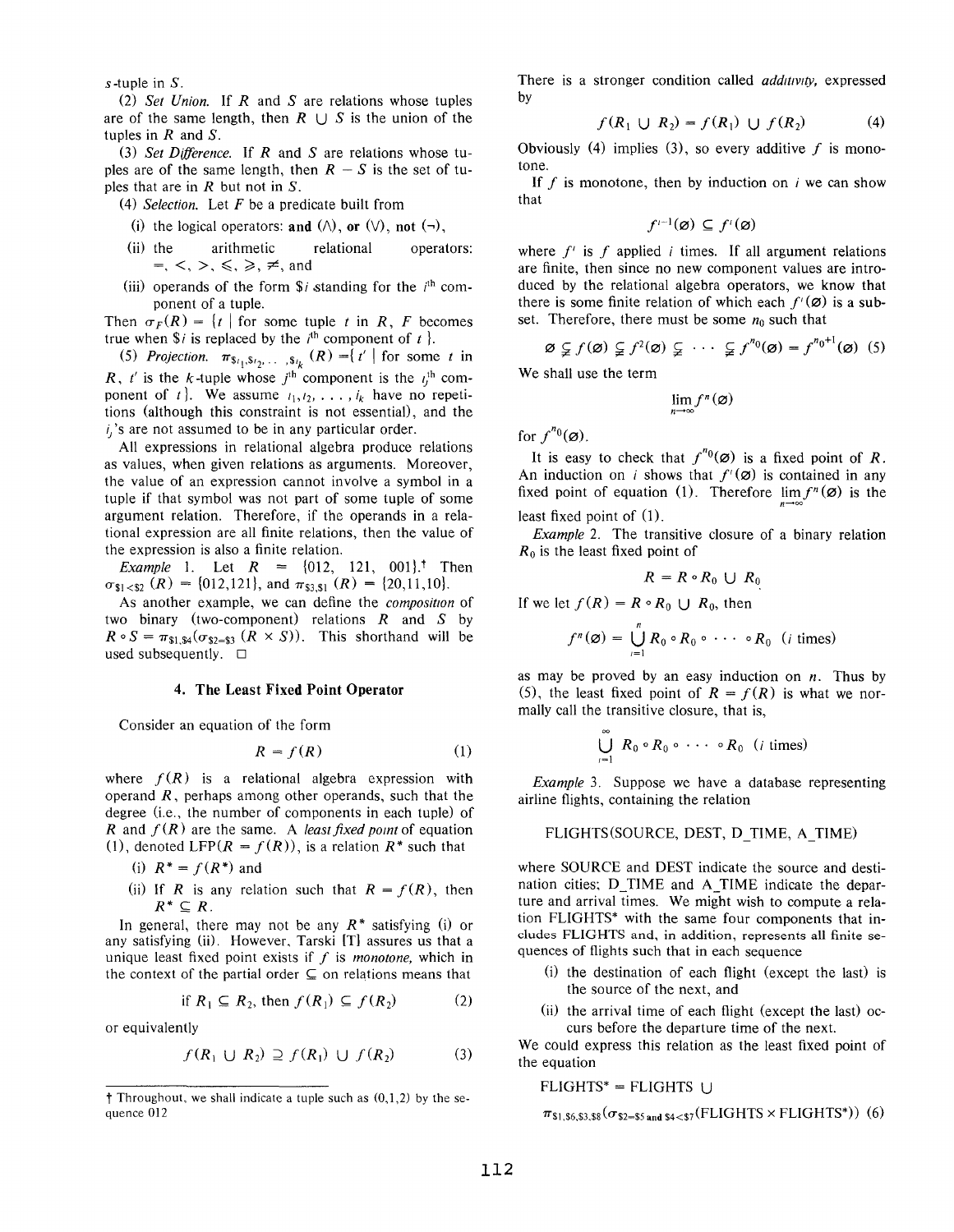Note that when we treat (6) as an equation of the form  $R = f(R)$ , then  $f(R)$  is

## FLIGHTS  $\bigcup \pi_{S1,S6,S3,S8}(\sigma_{S2=S5 \text{ and } S4$

and FLIGHTS is an operand that is presumed to be a constant as far as the taking of a fixed point is concerned.  $\Box$ 

The following theorem is easy to prove by induction on the number of operators in a relational expression.

Theorem 1. Any relational algebra expression that does not use the set difference operator is additive in all its variables. ❑

On the other hand, a nonmonotone expression can have a least fixed point and not every expression involving the difference operator fails to be monotone.

## 5. Embedding the Least Fixed Point Operator in a Query Language

The problem of how to incorporate a least fixed point (LFP) operator into a query language in a useful manner is not trivial. To begin, it may be hard just to determine whether the LFP of an equation exists, let alone to visualize what it is. Also, evaluating a LFP in a straightforward way may be computationally infeasible unless some advantage is taken of the sparseness of a relation or the special nature of the expression involved. In this section, we propose three syntactic mechanisms whereby the LFP operator can be made available to a query language modeled after relational algebra.

(1) Provide specialized operators such as \* (reflexiveand-transitive closure) or  $+$  (transitive closure) that can be applied to certain relations. Such shorthands are clearly useful, but they do not provide us with the versatility of the LFP operator; witness Example 2.

Standard methods for computing the transitive closure [AHUI will probably be prohibitively expensive unless they take into consideration the likely sparseness of a relation: Recently, an algorithm for transitive closure that is optimal in an expected time sense has been given [S1. A facility to define transitive closures (but not general LFP's) is available in Query-by-Example [Z].

(2) Provide a syntactically sugared way of saying "let S be the LFP of  $R = f(R)$ ," where f is an expression in relational algebra, perhaps with other fixed point operators. In essence, here we are proposing that the user be able to write down an equation that his desired relation satisfies, but no smaller relation satisfies. If he does so, and his intuition is correct,  $R = f(R)$  will have a LFP. If f is monotone, the LFP 'can be computed using  $(5)$ , where, as we have mentioned, only a finite number of terms need be taken before we obtain the limit; there is, however, no *a priori* upper bound on the number of terms to be taken.

(3) Provide a procedural method of constructing a relation  $R$  inductively. That is, we provide a basis rule that says  $R_0 \subseteq R$  for some relation  $R_0$ , which may be an algebraic expression of existing relations. We then provide an inductive rule that says  $g(R) \subseteq R$ , where g is some function of  $R$ , expressed in relational algebra, that has as value a relation with the same degree as  $R$ . By implication, we assume an exclusion clause saying that nothing is in  *unless it follows from the basis and induction rules.* We might express such a procedure in terms of a simple while-loop:

$$
R \leftarrow R_0
$$
  
do  

$$
R' \leftarrow R
$$
  

$$
R \leftarrow R \cup g(R)
$$
  
while 
$$
(R' \neq R)
$$

Now the value of  $R$  can be computed as the limit of the sequence  $X_0, X_1, \ldots$ , where  $X_0 = R_0$  and  $X_i = g(X_{i-1}) \cup X_{i-1}$  for  $i \ge 1$ . If g is monotone, and  $f(R) = R_0 \cup g(R) \cup R$ , then f is also monotone, and  $X_i \subseteq f^{i+1}(\emptyset) \subseteq X_{i+1}$  for all  $i \geq 0$ , as an easy induction on *i* shows. As the limit of  $f<sup>n</sup>(\emptyset)$  exists, the limit of  $X_n$  exists, and the limits are the same.

Conversely, if f is monotone, then the LFP of  $R = f(R)$  can be expressed by giving the basis rule:  $\emptyset \subseteq R$  and the induction rule  $f(R) \subseteq R$ . As  $f^{-1}(\emptyset) \subseteq f'(\emptyset)$  follows from monotonicity and induction on *i*, we see that  $X_i = f'(\mathcal{Q})$ . Therefore, for monotone functions, methods  $(2)$  and  $(3)$  are equivalent in their ability to define relations. However, method (3) has the additional advantage that the limit  $\lim_{n\to\infty} X_i$  is known to exist independent of whether  $g$  is monotone, since when g is a relational algebra expression, there are only a finite number of symbols that can appear in the tuples of any

## 6. Optimization of Queries with the LFP Operator

 $X_i$ , and  $X_0 \subseteq X_1 \subseteq X_2 \subseteq \cdots$ .

The mechanical optimization of queries that is possible when the operators are union, selection, projection, and Cartesian product [CM., ASU, SYI does not seem to be available when the LFP operator is included. A "nextbest" alternative is to develop commutation laws for the LFP operator, similar to those developed for other relational operators by [SC]. Most important is a method for evaluating selections ahead of LFP operators. For example, this change can convert a general transitive closure problem into a single source shortest path problem.

We shall present a method for commuting selections over a LFP operation, provided that in the expression LFP( $R = f(R)$ ) the function f is such that it has only one instance of  $R$ . There are certain restrictions on the form of the selection as well, since selection does not commute with Cartesian product, in general. We also assume either that  $f$  is monotone, or that the semantics of the LFP operator are such that the limit of the series (5) is what is wanted. Let us begin with an example that will introduce the general method.

*Example* 5. The transitive closure of a relation  $R_0$  is LFP( $R = R \circ R_0 \cup R_0$ ). If we want to know the points accessible from a given point  $a_0$ , we could write  $\sigma_{\$1=a_0}$  (LFP( $R = R \circ R_0 \cup R_0$ )). However, computing the desired relation  $S = \{a_0b \mid a_0b \text{ is in } R_0^+\}$  requires that we first compute  $R_0^+$ , an operation that is far more expensive than we need. Our goal is to., in a sense, move  $\sigma_{s1=a_0}$  inside the LFP operator, so S can be computed directly.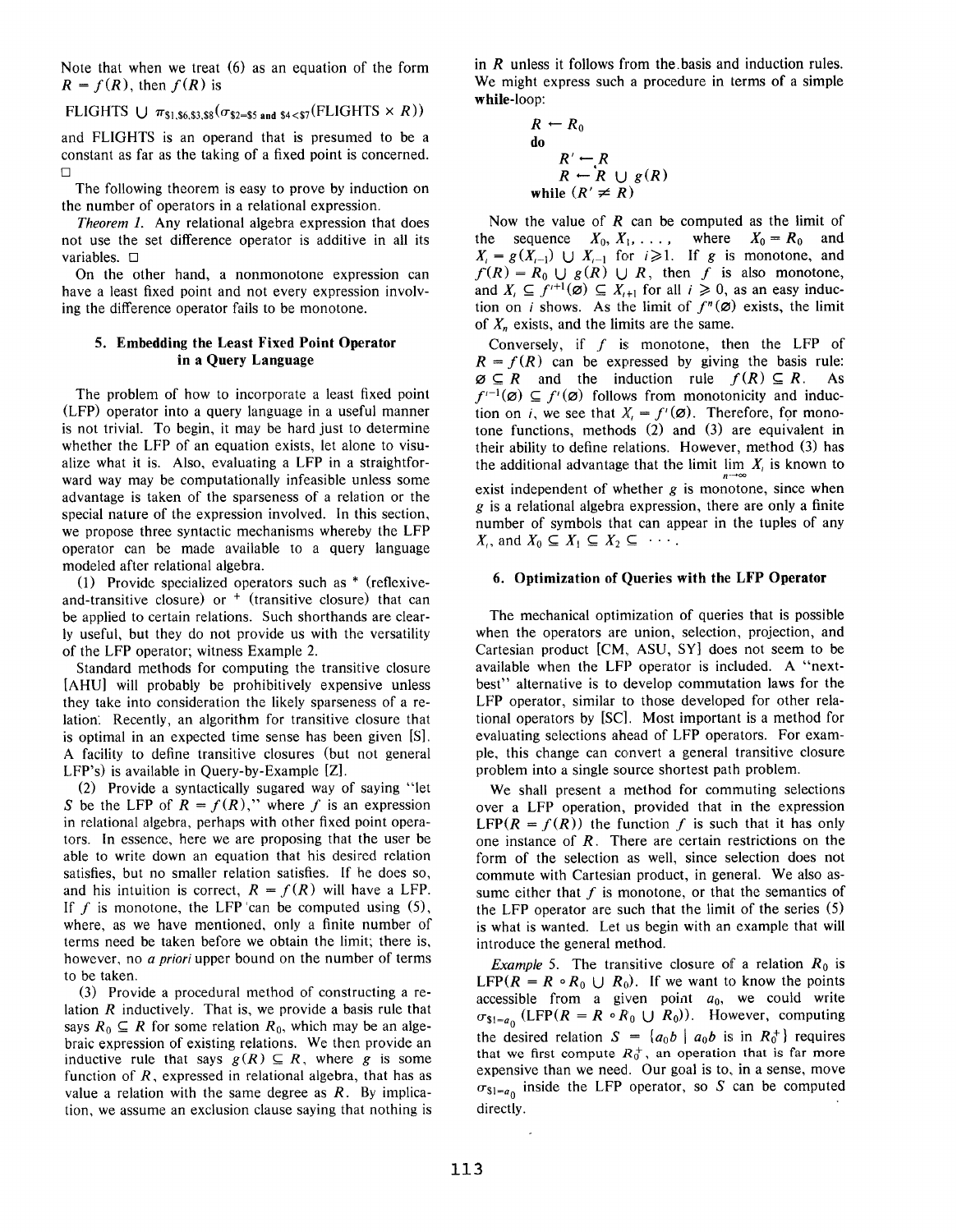Our approach is to replace the expression

$$
\sigma_{\text{S1}=a_0}(\text{LFP}(R=R \circ R_0 \cup R_0)
$$

by its infinite expansion

$$
\sigma_{\$1=a_0}(((((\cdots)\circ R_0)\cup R_0)\circ R_0)\cup R_0) \qquad (7)
$$

obtained by repeatedly replacing R by  $R \circ R_0 \cup R_0$ . Expression (7) has the form  $\sigma_{s_1=a_0}(X \cup R_0)$ . Since selection distributes across union, we can rewrite (7) as

$$
\sigma_{\mathbb{S}1=a_0}(X) \cup \sigma_{\mathbb{S}1=a_0}(R_0) \tag{8}
$$

where expression X has the form  $Y \circ R_0$ , and

$$
Y = (((((\cdots) \circ R_0) \cup R_0) \circ R_0) \cup R_0)
$$

We would now like to distribute the selection operator across the composition, but we may not do this in general. If the selection involves only the first or second argument of the composition, however, then it is possible to move the selection through the composition operator. Since  $\sigma_{\frac{s}{-a_0}}$  involves only the first argument here, we can replace (8) by

$$
\sigma_{\mathsf{S1}=a_0}(Y) \circ R_0 \cup \sigma_{\mathsf{S1}=a_0}(R_0) \tag{9}
$$

We now note that  $\sigma_{s_1=a_0}(Y)$  looks exactly like (7), our original expression. If we use  $E$  to denote the value of  $(7)$ , we obtain the following fixed point equation for E

$$
E = E \circ R_0 \cup \sigma_{\text{S1}=a_0}(R_0) \tag{10}
$$

The value of equation (10) can be computed relatively efficiently by expanding according to (5). Note that we never put into T any tuple ab with  $a \neq a_0$ .  $\square$ 

The above example works because several conditions hold.

(1) The function  $f(R) = R \circ R_0 \cup R_0$  is monotone, so the infinite expansion "makes sense," and the constructed function (1O) is also monotone.

(2) We are able to distribute the selection operator through every subexpression of  $(7)$ .

(3) We obtain a subexpression which has the same form as our original expression.

Condition (3) turns out to hold without loss of generality, provided that (2) holds. This follows from the fact that the selection cannot change substantially as it is distributed; it can only apply to different components or disappear entirely. Thus only a finite number of selections are ever applied to the various subexpressions.

We can now state our general algorithm for taking an expression of the form  $\sigma_F$  (LFP( $R = f(R)$ )), where  $f(R)$  has only one occurrence of R, and is monotone, and converting it to a particular expression  $h(\text{LFP}(S=g(S)))$ . The work involved in computing the latter expression is of no greater order than that to compute the former, and in some circumstances will be an order of magnitude less.

Algorithm 1. Distribution of selection through the LFP operator.

*Input.* An expression  $\sigma_F(\text{LFP}(R = f(R)))$  where  $f(R)$  has only one occurrence of R and is monoton

*Output.* An equivalent expression  $h(LFP(S = g(S)))$ 

*Method*. We construct a sequence of expressions  $E_0$ ,  $E_1, \ldots$ , each with one occurrence of the operand R, by the following rules.

*Basis.*  $E_0$  is  $\sigma_F(R)$ .

*Induction.* Suppose we have constructed  $E_i$ . If  $E_i$  has a subexpression of the form  $\sigma_G(R)$ , then in E<sub>i</sub> replace  $\sigma_G(R)$  by  $\sigma_G(f(R))$ . Since  $f(R)$  has one occurrence of R, the resulting expression will also have one occurrence of  $R$ .

We now attempt to distribute the selection operator through  $f(R)$  as far as possible using the following identities.

- (1) If  $\sigma_G$  is applied to  $Y \times Z$ , the following rules apply.
- (i)  $\sigma_G(Y \times Z) = (\sigma_G(Y)) \times Z$  if  $\sigma_G$  applies only to components that come from Y.
- (ii)  $\sigma_G(Y \times Z) = Y \times \sigma_{G'}(Z)$  if  $\sigma_G$  applies only to components from  $Z$ .  $G'$  is  $G$  with the component numbers adjusted appropriately.
- (iii) If neither  $Y$  nor  $Z$  by itself includes all components mentioned in  $G$ , we cannot distribute the selection through the Cartesian product.
- (2)  $\sigma_G(Y \cup Z) = \sigma_G(Y) \cup \sigma_G(Z)$
- (3)  $\sigma_G(Y-Z)=\sigma_G(Y)-\sigma_G(Z)$
- (4)  $\sigma_G(\sigma_H(Y)) = \sigma_H(\sigma_G(Y))$ <sup>†</sup>

(5)  $\sigma_G(\pi_L(Y)) = \pi_L(\sigma_{G'}(Y))$  where G' is G with component numbers adjusted appropriately.

As a special case, if the selection is not distributed to the subexpression of  $f(R)$  that contains R, then apply the trivial selection that is satisfied by every tuple to that subexpression. This is done for convenience, to ensure some selection will eventually reach the argument R.

Expression  $E_{i+1}$  results from applying these rules as far as possible. We continue the induction with  $E_{i+1}$  in place of E, except in two cases.

(1) If we are unable to pass a selection through a Cartesian product of terms, one of which involves the argument R, then we fail to commute  $\sigma_F$  with the LFP operator.

(2) If  $E_{i+1}$  is of the form  $h(g(-\sigma_F(R)))$  and for some  $j \leq l$ ,  $E_j$  is of the form  $h(\sigma_F(R))$ , then we have found g and h. From  $E_{i+1}$  we construct the expression  $h(\text{LFP}(S = g(S))).$ 

Theorem 2. If  $f$  is monotone, Algorithm 1 succeeds in producing an equivalent expression  $h(LFP(S = g(S))).$ If no relation appearing as an operand in  $f$ , or as the result of evaluating a subexpression of  $f$  is empty, then the time to evaluate  $h(LFP(S=g(S))$  is no greater than a constant times that needed to evaluate  $\sigma_F(R = f(R))$ (and in general may be much less).

#### Some Extensions

The same technique as described above for selections can also be used to distribute some projections into a LFP operator. In fact, projections always pass through a Cartesian product, so there is no risk of failure from that

t We could combine the two selections, but we assume selections within  $f$  have been distributed as much as possible, and to combine selections here may make it impossible to pass our selection through a Cartesian product.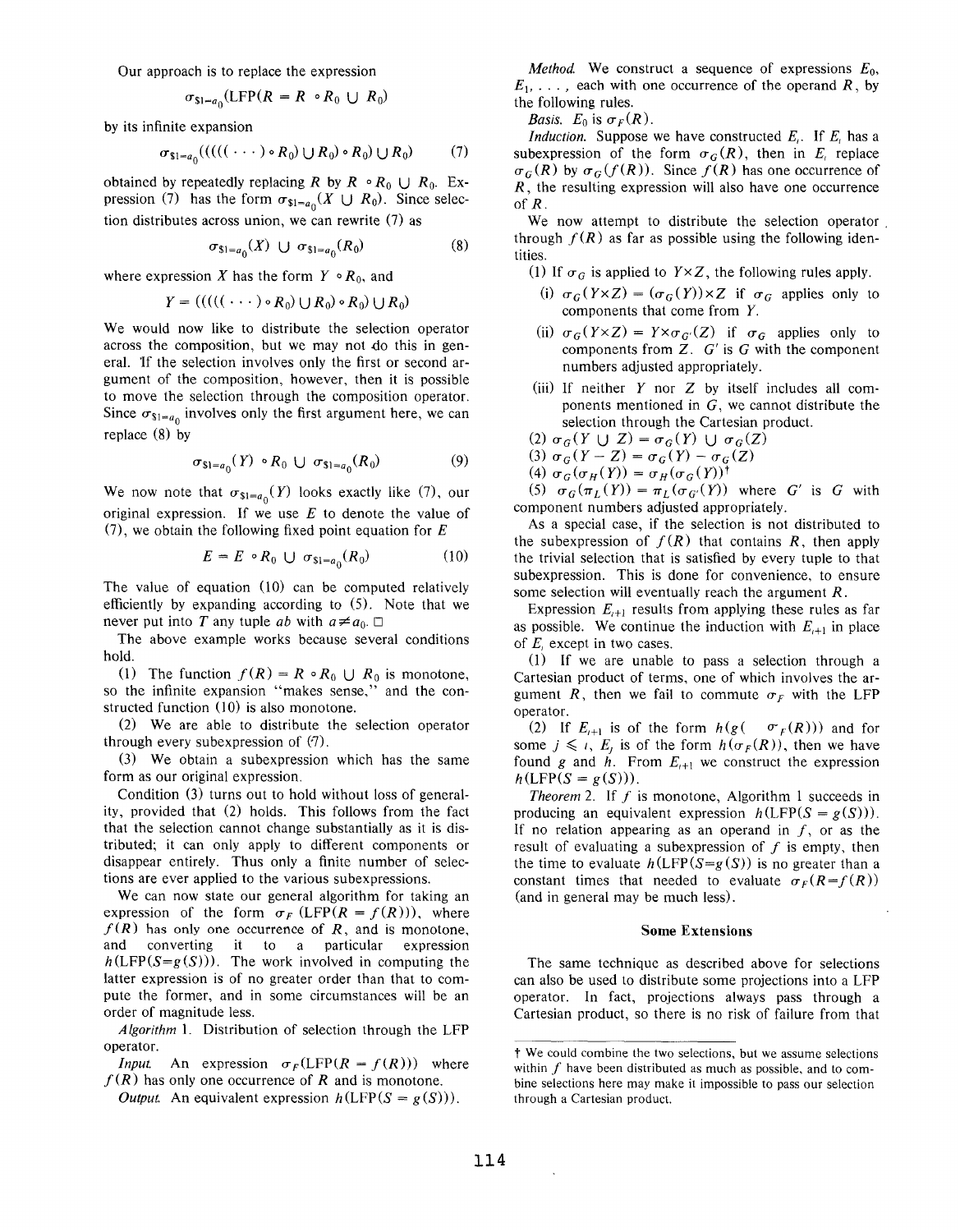source. We may also generalize what we have done to LFP operators that simultaneously define several relations.

## 7. Toward an Improved Model fora Relational Query Language

In this section we define a language that we feel can serve as a model of computation for relational database retrieval operations. The language obeys the principles specified in Section 2 and has the ability to:

(1) Create new tuples from given tuples by selecting certain components from the given tuples and arranging them in some order.

(2) Create new relations.

(3) Copy relations.

(4) Iterate over all tuples of a relation in an unspecified order.

(5) Make tests based on some property of a given tuple, provided that property involves only arithmetic comparisons among components of the tuple and, perhaps, constants.

 $(6)$  Make tests based on the membership of a tuple in a relation.

Although we cannot prove that we have found the maximal class of queries that respect the two principles of Section 2, we nevertheless feel that our language serves as one natural benchmark against which other notations for operating on relations can be evaluated, in exactly the same way that relational calculus serves as a benchmark. Under one natural interpretation of the iteration statement our language is equivalent to relation calculus or algebra; under another more general interpretation it is at least as powerful as relational algebra with the fixed point operator, and we conjecture that it is strictly more powerful.

## A Language for Data Retrieval

We now define our data retrieval language, The statements of the language are as follows.

(1)  $t \leftarrow f(t_1, \ldots, t_n)$ 

Here t and  $t_i$  are tuple-valued variables and f is a function that produces from tuples  $t_1, \ldots, t_n$  a particular tuple  $t_1(j_1)$   $t_2(j_2)$   $\cdots$   $t_k(j_k)$ , where  $t_i(j)$  is the jth component of tuple  $t_i$ .

(2) insert(t, R) and delete(t, R)

Here,  $t$  is a tuple variable and  $R$  a relation variable.

(3)  $R \leftarrow S$ 

 $R$  is a relation variable and  $S$  is a relational variable or constant.

(4) for t in R do  $\lt$  statement  $>$ 

Here  $t$  is a tuple variable whose scope is local to the for statement and  $R$  is a relation variable. Any tuple variable assigned within the for statement is assumed local to that for statement. We shall see that the precise semantics of the for statement determines the class of functions definable in the language.

(5) if  $p(t)$  then  $\leq$  statement  $>$  [else  $\leq$  statement  $>$  ] Here  $t$  is a tuple variable and  $p$  is a predicate built from the arithmetic comparison operators and the logical connectives (and, or, not).

(6) if t in R then  $\leq$  statement  $>$  [else  $\leq$  statement  $>$  ] Again, t is a tuple variable and  $R$  a relation variable.

(7) begin  $\leq$  statement list  $>$  end

(8) local  $t$ 

This statement defines a tuple variable  $t$  whose scope is local to the begin-end block in which this define satement is contained.

A program in this language is a statement, which can be a begin-end block. The input to a program is the set of relation variables in the program that are referenced but not previously defined. One relation variable is designated as being the output relation variable. Thus a program computes a function whose arguments are the input ' relation variables and whose value is that of the output relation variable.

We assume that for each relation variable there is a fixed degree, and all tuples in the relation have this number of components. We also assume that there is a fixed arity for each tuple variable. Finally, we assume each component of each relation is selected from a known finite domain for that component.

## The Four Interpretations of the for Statement

The semantics of the for statement

## for t in R do  $\leq$  statement  $>$

can be defined in several different ways. There are two orthogonal issues. The <statement> should be executed for each tuple of  $R$ . But should the execution be in parallel, or should we iterate over each  $t$  in  $\vec{R}$  serially? The second issue is, should the value of  $R$  be bound on entry to the for loop, or should it be allowed to change within the loop? In each case we get a different class of functions. Let us consider the four interpretations and the resulting classes of functions in turn.

#### 7.1. R Bound Before the Loop; Parallel Execution

In this interpretation we associate with each tuple variable a set of tuples. The following rules are used to interpret the statements:

(1)  $t-f(t_1,\ldots,t_n)$ . Assign to t the set of tuples formed by taking one tuple in each set for  $t_i$ ,  $1 \le i \le n$  and applying  $f$  to those tuples. For example, if the assignment is  $t \leftarrow t_1 t_2$  (juxtaposition of tuples denotes concatenation), then the set for  $t$  is the Cartesian product of the sets for  $t_1$  and  $t_2$ .

(2) insert(t, R) and delete(r, R) are executed by setting R to R  $\cup$  T and R – T, respectively, where T is the set of tuples associated with  $t$ .

(3)  $R \leftarrow S$  has the obvious meaning and does not affect the sets associated with tuple variables.

(4) for t in R do  $\leq$  statement >

The set associated with  $t$  is  $R$  at the beginning of  $\leq$  statement >. The tuple variable  $t$  is local to the for statement.

(5) if  $p(t)$  then  $\leq$ statement  $| \cdot |$  [else  $\leq$ statement 2>] Let  $T$  be the set associated with the tuple variable  $t$  before the if statement. Let T' be the set  $\{s \mid s \text{ is in } T \text{ and }$  $p(s)$ . Within <statement 1>, set T' is associated with tuple variable  $t$  and within  $\leq$  statement  $2$ , if it is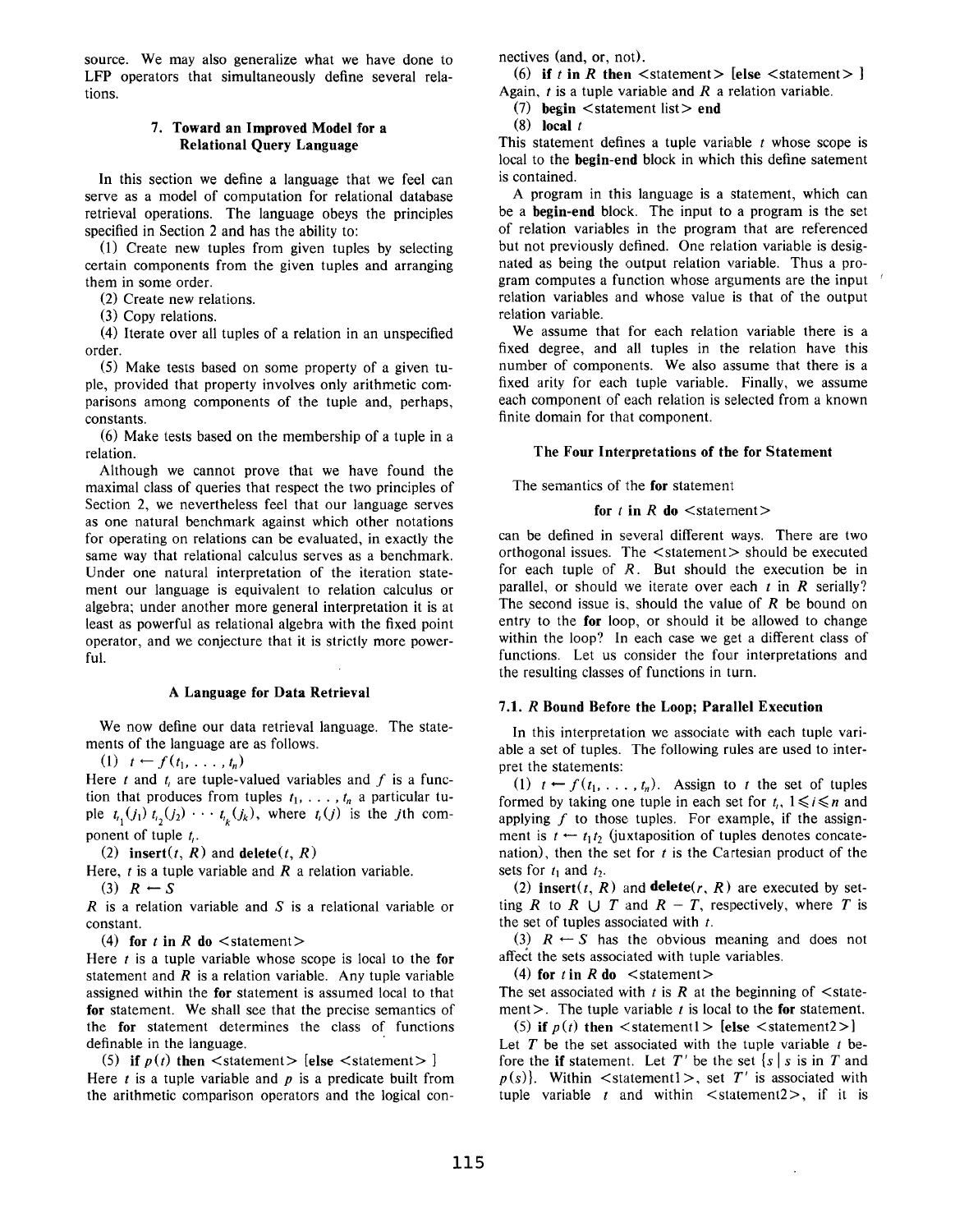present,  $T-T'$  is associated with t. After the if statement  $T$  is again associated with  $t$ , even if at that time the union of the two sets associated with  $t$  is not  $T$ . Note that we in effect define a new  $t$  local to the if statement.

(6) if t in R then  $\leq$  statement  $\geq$  [else  $\leq$  statement  $2>1$ ] The meaning of this statement is similar to (5) with  $T' = T - R$ .

(7) begin

 $<$ statement $1$ >;

```
<statement n>
```
end

Any changes to the set associated with a tuple variable local to the block made by  $\leq$  statement  $i$   $>$  carry over to the next statement, unless the rule for  $\leq$  statement *i*  $>$  causes the value for that variable to be changed (as in  $(1)$ ).

Example 6. Consider the program in Fig. 5, which computes  $T = R \circ S$ . Suppose  $R = \{ab, ac, bc\}$  and  $S = \{aa, cb\}$  initially. After statement  $t \leftarrow r$  s the sets associated with t, r and s are  $\{abaa, abcb, acaa, accb, bcaa,$ bccb,  $\{ab, ac, bc\}$ , and  $\{aa, cb\}$ , respectively. The statement insert  $(u, T)$  sets T to  $(ab, bb)$ , which is  $R \circ S$ .  $\Box$ 

begin\n
$$
T \leftarrow \emptyset;
$$
\nfor  $s$  in  $S$  do\n for  $r$  in  $R$  do\n begin\n local  $u$ ;\n  $t \leftarrow r s$ ;\n if  $t(2) = t(3)$  then\n begin\n  $u \leftarrow t(1) t(4)$ ;\n insert $(u, T)$ \n end\nend\n\nend

Fig. 5. Program to compute composition.

Theorem 3. The set of functions computable by programs with  $t$  bound to the current value of  $R$  in for  $T$  in R do and parallel interpretation of for loops is coextensive with the functions computed by relational algebra expressions.

#### 7.2. R Not Bound Before the Loop; Parallel Execution

There is the possibility that  $R$  changes within a for loop, and if so, we might wish to consider the possibility that the set associated with  $t$  in the loop for  $t$  in  $R$  do changes as  $R$  changes. One way to effect such changes might be to modify the set associated with  $t$  after an assignment, insertion or deletion to  $R$  within the loop. It is not hard to show that such an interpretation does not add to the capability of the language to produce new functions; the language is still equivalent to relational algebra.

A second interpretation is to fix the set associated with  $t$ , but to repeat the for loop with t associated with the set of tuples added to  $R$  at the previous repetition, until at some point no new tuples are added to  $R$ . Let us call this interpretation the iterative-parallel interpretation of programs.

Theorem 4. Every function expressible by the basisinduction method (method 3) of specifying fixed points can be computed under the iterative-parallel interpretation.

## 7.3. Serial Execution

Let us now consider interpretations of for  $t$  in  $R$  do  $\leq$ statement $>$  that select an arbitrary ordering for the members of  $R$  and execute the  $\leq$  statement $>$  once for each value of  $t$ . We may either fix the set of  $t$ 's before entering the loop or we may allow the set to adapt to changes in  $R$  within the loop. The method of adaptation could be either of those suggested in Section 7.2, or we could at each iteration of the **for** loop select a  $t$  currently in  $R$  that has not been selected before. Unlike the iterative-parallel interpretation, this interpretation permits the loop to respond to deletions within the loop.

We shall not fix on a serial interpretation with  $R$  not bound on entry to the loop because our negative remarks about the serial interpretation with  $R$  bound on entry to the loop apply to all these interpretations as well, and our conclusion is that serial interpretations must be rejected as candidates for universal database languages.

Our principal objection to serial interpretations is that they can violate the first principle: order independence. It is easy to construct programs whose output is determined by the order in which tuples in some relation are considered.

While we do not advocate serial interpretations of our language as candidates for the notion of a universal data manipulation language, we shall state the following theorem which places the interpretation above into perspective.

Theorem 5. Every relational algebra expression can be computed by a program under the fixed binding, serial interpretation.

# Reference

- [AHU] A. V. Aho, J. E. Hopcroft, and J. D. Ullman, The Design and Analysis of Computer Algorithms, Addison-Wesley, Reading, Mass., 1974.
- [ASU] A. V. Aho, Y. Sagiv, and J. D. Ullmar "Equivalences Among Relational Expressions, " SIAM J. Computing, 1978.
	- [B] F. Bancilhon, "On the completeness of query languages for relational expressions," Rapport de Recherche No. 297, IRIA, Rocquencourt, France, May, 1978.
	- [cl] E. F. Codd, "A Relational Model for Large Shared Data Banks," Comm. ACM 13:6 (June, 1970), 377-387.
	- [C21 E. F. Codd, "Relational Completeness of Data Base Sublanguages," in Data Base Systems (R. Rustin, cd.), Prentice-Hall, Englewood Cliffs, N. J., 1972, pp. 65-98.

,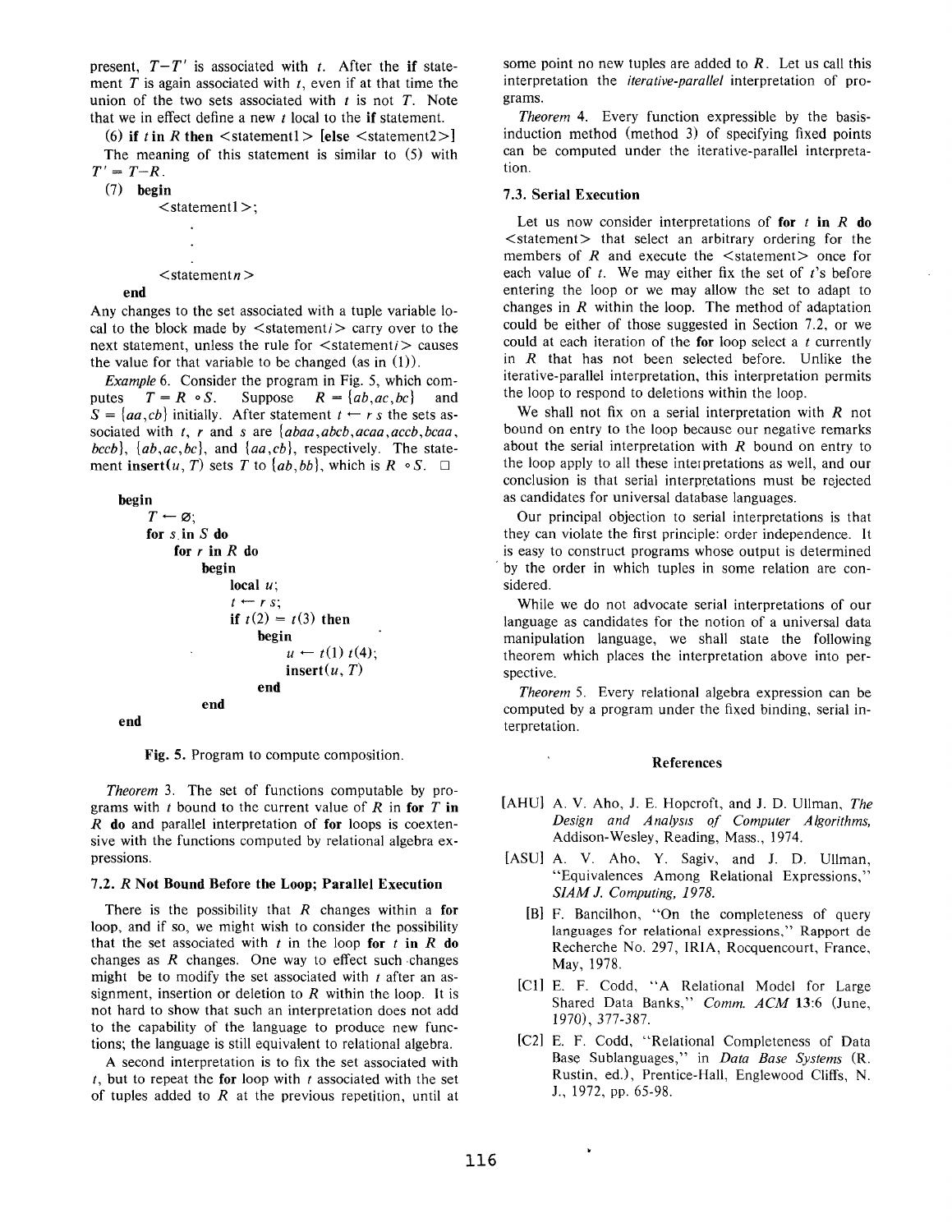- [Ch] A. Church, Introduction to Mathematical Logic, Vol. 1, Princeton University Press, 1956.
- [CM] A. K. Chandra and P. M. Merlin, "Optimal implementation of Conjunctive Queries in Relational Data Bases," Proc. Ninth Annual ACM Symposium on Theory of Computing, May 1976, pp. 77-90.
- [D] C. J. Date, An Introduction to Database Systems, Addison-Wesley, Reading, Mass., 1975.
- [HU] J. E. Hopcroft and J. D. Ullman, Formal Languages and their Relation to Automata, Addison-Wesley, Reading, Mass., 1969.
	- [P] J. Paredaens, Information Processing Letters 7:2, 1978.
	- [S1 C. P. Schnorr, "An Algorithm for Transitive Closure with Linear Expected Time," SIAM J. Computing 7:2 (May, 1978), 127-133.

 $\ddot{\phantom{a}}$ 

- [SC] J. M. Smith and P. Y.-T. Chang, "Optimizing the Performance of a Relational Algebra Database interface," Comm. ACM 18:10 (Oct., 1975), 568-579.
- [Syl Y. Sagiv and M. Yannikakis, "Equivalence Among Relational Expressions with the Union and Difference Operations," Proc. ACM International Conference on Very Large Data Bases, Sept., 1978.
- [T] A. Tarski, "A Lattice-Theoretical Fixpoint Theorem and its Applications," Pacific J. Mathematics 5:2 (June, 1955), 285-309.
- [Z] M. M. Zloof, "Query-by-Example: a Database Language," IBM Syst. J., 16:4 (1977), pp. 324-343.

 $\bar{\phantom{a}}$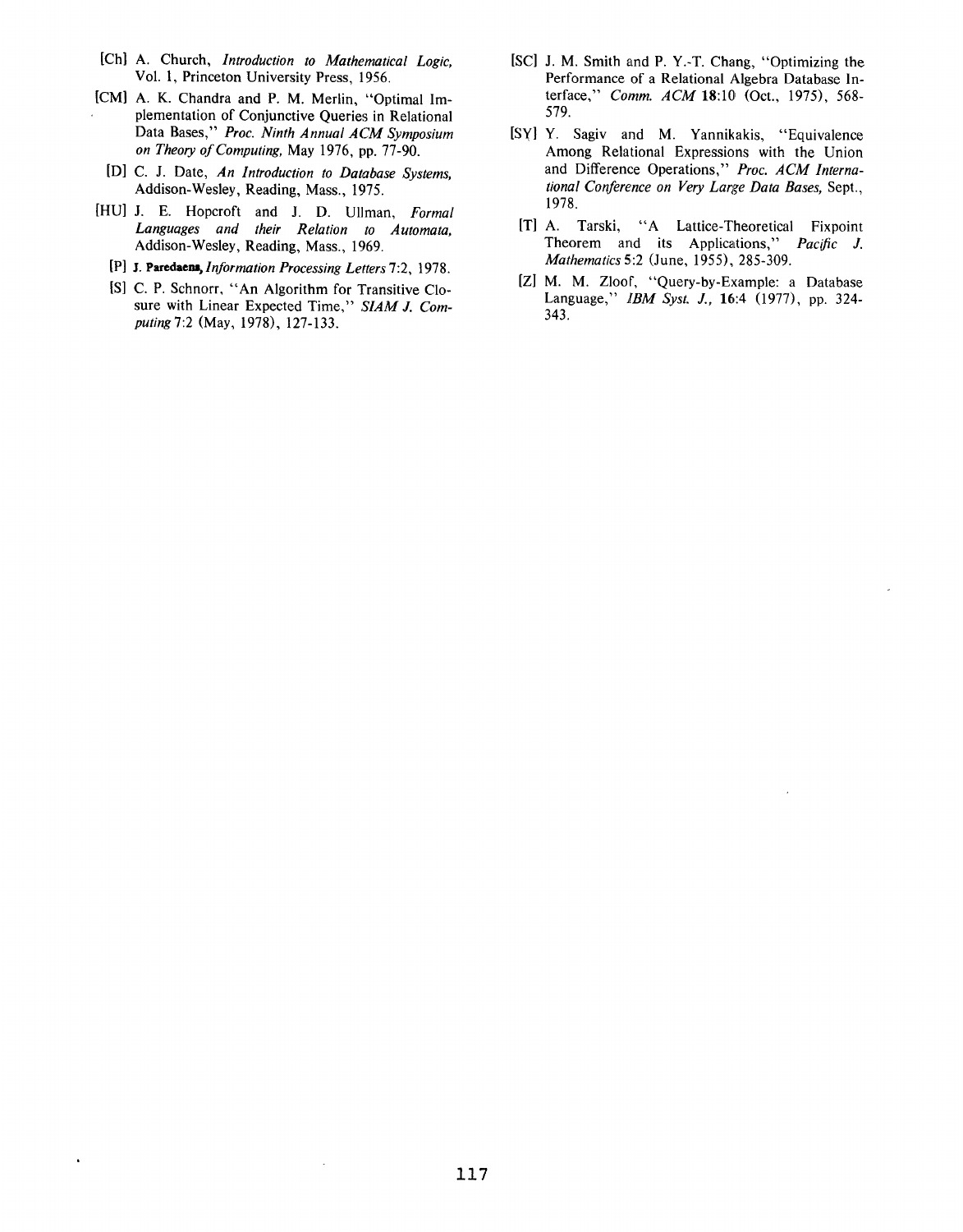#### Appendix

In this appendix. we prove that the transitive closure of a relation cannot be couched as an expression of relational algebra.<sup>†</sup> It is interesting to note that both Bancilhon [B] andParedaena[P] in essence characterize relational algebra as equivalent to the set of mappings obeying principle 2 with respect to an empty set of predicates. However, transitive closure obeys this principle. There is no contradiction. In  $[B, P]$  it is shown that for every relation r there is a relational algebra expression  $E$  such that  $E(R)=R^+$ , the transitive closure of R. What we show is that for no relational algebra expression E is  $E(R)=R^+$ for all r.

Theorem 6. For an arbitrary binary relation  $R$ , there is no expression  $E(R)$  in relational algebra equivalent to  $R^+$ , the transitive closure of R.

Suppose we have an expression  $E(R)$  that is the transitive closure of R. Let  $\Sigma_i = \{a_1, a_2, \ldots, a_i\}$  be a set of l arbitrary symbols. Let  $R_i$  be the finite relation  ${a_1a_2, a_2a_3, \ldots, a_{l-1}a_l}.$  R<sub>i</sub> represents the graph



We shall show that, for any relational expression  $E$ , there is some value of *l* for which  $E(R_i)$  is not  $R_i^+$ . In particular, we shall show by induction on the number of operators in E, that  $E(R_1)$  can be expressed as

$$
\{b_1b_2\cdots b_k\mid \Psi(b_1, b_2, \ldots, b_k)\}\
$$

where  $\Psi$  is the logical "or" of *clauses*; each clause is the logical "and" of atoms. An atom is a formula  $b_i = c, b_i \neq c, b_i = b_j + c$  or  $b_i \neq b_j + c$ , where c is a (not necessarily positive) constant, and  $b_j + c$  is short for "that  $a_m$  such that  $b_j = a_{m-c}$ ." The b's are assumed to range over  $\{a_1, a_2, \ldots, a_l\}$ , where *l* is understood. The assertion  $b_i = b_j + c$  says that  $b_i$  is c nodes down the chain, formed by the graph of  $R_i$ , from  $b_i$ . Note that  $\Psi$ is not precisely a predicate of relational calculus, since the b's have a fixed domain  $\{a_1, \ldots, a_l\}$ . Also, it should be understood that the  $a_i$ 's are abstract objects and may not be ordered by arithmetic  $\lt$  (although superficially,  $R_i$  appears to do this). That is, the expression  $\sigma_{s_1 < s_2}(\pi_{s_1}(R_i) \times \pi_{s_2}(R_i))$  does not compute  $R_i^+$ ; rather it is meaningless, because  $\sigma_{s_1 < s_2}$  makes no sense when applied to a set of pairs of abstract  $a_i$ 's.

The following lemma states a useful fact about logical expressions we shall manipulate.

Lemma 1. Any logical expression consisting of the logical operators  $\wedge$ ,  $\vee$ ,  $\neg$ , applied to atoms is equivalent to an expression consisting of clauses separated by or's. (Such an expression is said to be in disjunctive normal form or DNF).

*Proof.* Any expression in propositional calculus [Ch] can be written as the disjunction of clauses consisting of the logical "and" of *literals*, which are propositional variables or their negation. The lemma follows since the negation of an atom is an atom. ❑

We now prove the characterization of the values that  $E(R_i)$  may take for any relational algebra expression E.

Lemma 2. If  $E$  is any relational algebra expression, then for sufficiently large 1,

$$
E(R_l) = \{b_1 \cdots b_k \mid \Psi(b_1, \ldots, b_k)\}
$$

for some k and some DNF expression  $\Psi$ , where the  $b_i$ 's range over the set  $\{a_1, a_2, \ldots, a_l\}.$ 

Proof. The proof is an induction on the number of operators in E.

Basis. Zero operators. Either the operand is  $R_i$  or a constant relation of degree 1. The relation  $R_i$  can be expressed as

$$
\{b_1b_2 \mid b_2 = b_1 + 1\}
$$

while the constant set  $\{c_1, c_2, \ldots, c_m\}$  can be expressed as

$$
\{b_1 \mid b_1 = c_1 \vee b_1 = c_2 \vee \cdots \vee b_1 = c_m\}
$$

Note the  $c_i$ 's must be  $a_j$ 's for expression E to make sense.

Induction. All but projections are easy.

*Case 1.*  $E = E_1 \cup E_2, E_1 - E_2$ , or  $E_1 \times E_2$ . Let  $E_1$ have value  $\{b_1 \cdots b_k \mid \Psi_1(\phi_1 \cdots \phi_k)\}\$  and  $E_2$  have value  ${b'_1 \cdots b'_m \mid \Psi_2(b'_1 \cdots b'_m)}$ . If  $E = E_1 \cup E_2$ , or  $E = E_1-E_2$ , then  $m = k$  for E to make sense. The value of  $E_1 \cup E_2$  is

$$
\{b_1\cdot\cdot\cdot b_k\mid \Psi_1(b_1,\ldots,b_k)\vee \Psi_2(b_1,\ldots,b_k)\}.
$$

The value of  $E_1-E_2$  is

$$
\{b_1\cdot\cdot\cdot b_k\mid \Psi_1(b_1,\ldots,b_k)\wedge\neg\Psi_2(b_1,\ldots,b_k)\}.
$$

In this case,  $\Psi_1 \wedge \neg \Psi_2$  must be transformed to DNF, which we know can be done by Lemma 1. The value of  $E_1 \times E_2$  is

$$
\{b_1\cdot\cdot\cdot b_k b'_1\cdot\cdot\cdot b'_m \mid \Psi_1(b_1,\ldots,b_k) \wedge \Psi_2(b'_1,\ldots,b'_m)\}.
$$

In this case,  $\Psi_1 \wedge \Psi_2$  must be transformed into DNF.

Case 2.  $E = \sigma_F(E_1)$ . Let the value of  $E_1$  be  ${b_1 \cdots b_k \mid \Psi_1(b_1, \ldots, b_k)}$ . If formula F involves an arithmetic comparison other than = or  $\neq$ , then E makes no sense, since the  $a_i$ 's are not comparable by  $\leq$ . Thus F involves only  $=$ ,  $\neq$  and logical operators. We may, therefore, express  $E$  as

$$
\{b_1\cdots b_k\mid \Psi_1(b_1,\ldots,b_k)\wedge F(b_1,\ldots,b_k)\}\
$$

and put the resulting formula into DNF.

Case 3.  $E = \pi_s(E_1)$ . To begin, we can express each projection as a cascade of

(1) projections that permute the order of components, and

(2) projections that eliminate the last component only. Let  $E_1$  have value  $\{b_1 \cdots b_k \mid \Psi(b_1, \ldots, b_k)\}$ . If  $\pi_s$ is a permutation, then the value of  $E$  is easily obtained by permuting  $b_1, \ldots, b_k$  in  $\Psi$  appropriately.

Now consider the case where  $\pi_s$  projects out  $b_k$ . The value of  $E_1$  is

$$
\{b_1\cdots b_{k-1}\mid (\exists b_k)\Psi(b_1,\ldots,b_k)\}.
$$

As  $\Psi$  is in  $\rho_{\text{NF}}$ , we can write

<sup>†</sup> This claim appears in [D], p. 145, without proof or citation.